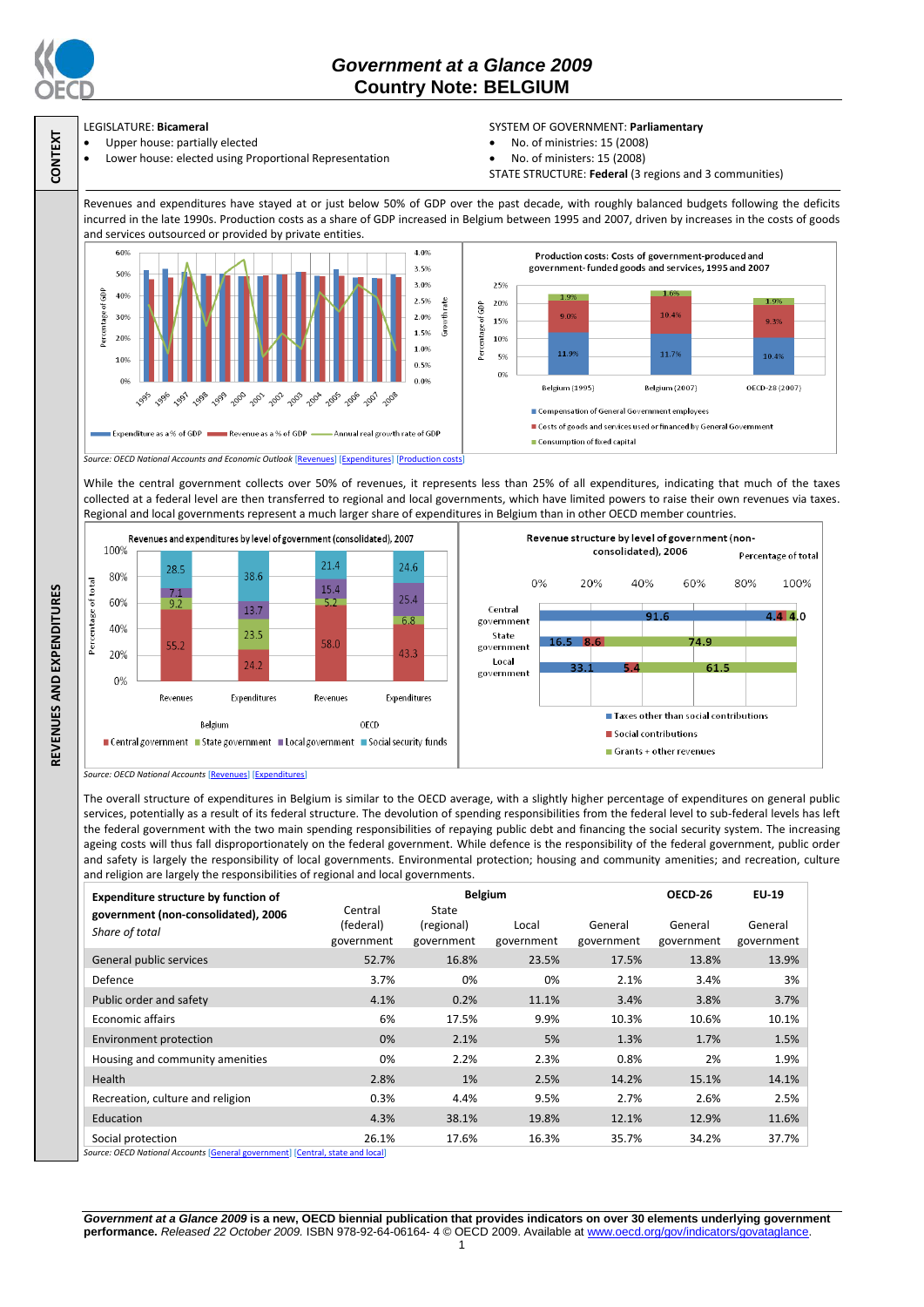



Government employment in Belgium is decentralised, with the bulk of staff employed at the sub-federal (regional and local) government level. The share of the labour force employed by government increased between 1995 and 2005 due to increases in staff employed in sub-federal governments.

*Source: OECD Comparison of Employment in the Public Domain Survey and Labour Force Survey*

,<br>ral government employment] [\[Distribution by level\]](http://dx.doi.org/10.1787/723627140760)

Females represent a larger proportion of the central (federal) government workforce than in the general labour force. Within federal government, females are better represented in administrative positions than senior managerial posts – this is the case in all OECD countries. An ageing workforce remains both a challenge (in regards to the government's ability to maintain capacity and continuity) and an opportunity (to reform positions and recruit staff with different skill sets) for the Belgian federal government. *Source: OECD Strategic HRM Survey and Labour Force Survey* [\[Female participation\]](http://dx.doi.org/10.1787/723642841533) [\[Ageing\]](http://dx.doi.org/10.1787/723656070327)

In general, Belgian HRM systems are highly regulated, meaning a low level of delegation of authority to managers and a low adoption of performance based management. Civil service is relatively closed to external applicants and performance assessments are not commonly used in HR decisions. Belgium is characterised by a cadre of senior civil servants that are managed separately.

*Source: OECD Strategic HRM Survey*  [\[Delegation\]](http://dx.doi.org/10.1787/723663744332) [\[Recruitment\]](http://dx.doi.org/10.1787/723668744361) [\[Performance management\]](http://dx.doi.org/10.1787/723750171710)

The Belgian central (federal) government has taken steps to introduce a medium-term perspective in the budget process by including expenditures estimates and ceilings that cover a four year period. The Belgian federal government has not implemented a system of performance budgeting. Federal ministries have been granted limited flexibility compared to some other countries; reallocations require the approval of the Budget Minister and ministries are not allowed to carry-over funds. *Source: OECD International Budget Practices and Procedures Database*

[\[Medium-term\]](http://dx.doi.org/10.1787/723856770865) [\[Performance budgeting\]](http://dx.doi.org/10.1787/723863437686) [\[Executive flexibility\]](http://dx.doi.org/10.1787/723876713213) OECD Journal on Budgeting[: www.oecd.org/gov/budget/journal](http://www.oecd.org/gov/budget/journal)

Overall, Belgium exhibits a high-degree of e-government readiness. However, e-government development has been dispersed throughout the Belgian federal and regional governments, with significant differences in approach, scope and speed due to considerable variations in size of administrations and resources dedicated to e-government. The most significant barrier to high citizen uptake in the short term is Belgium's digital divide and comparatively low Internet penetration. Statistics reveal significant differences in access, use, and sophistication of usage across regions, age groups, and socio-economic groups.

*Source: United Nations E-Government Readiness Knowledge Base, Eurostat.* [\[Readiness\]](http://dx.doi.org/10.1787/724248078408) [\[Uptake\]](http://dx.doi.org/10.1787/724264662272)<br>[OECD E-Governmen]

ernment Publications]

*Government at a Glance 2009* **is a new, OECD biennial publication that provides indicators on over 30 elements underlying government performance.** *Released 22 October 2009.* ISBN 978-92-64-06164- 4 © OECD 2009. Available at www.oecd.org/gov/indicators/govataglance.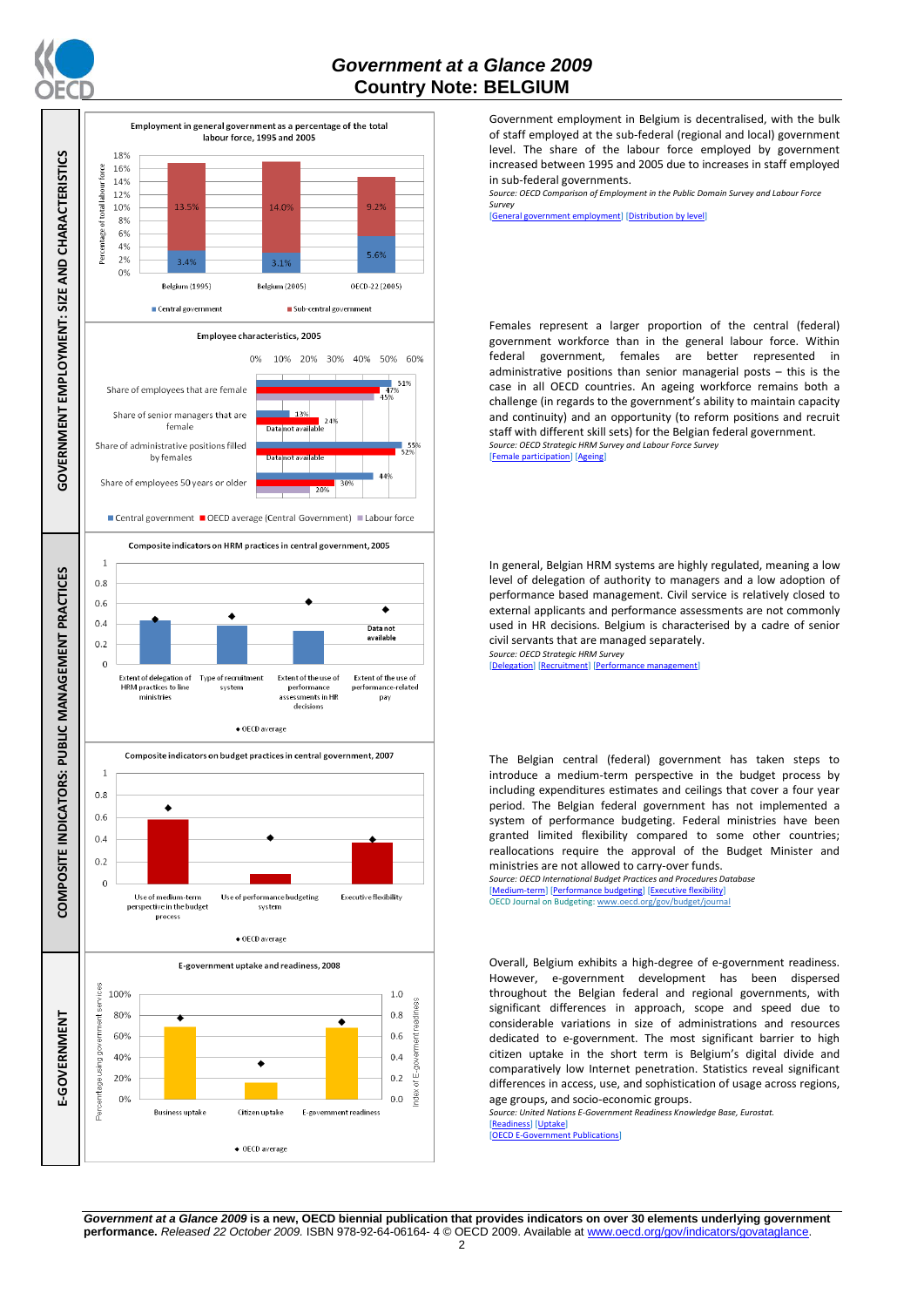

**INTEGRITY**

REGULATORY MANAGEMENT **REGULATORY MANAGEMENT**

**Types of information federal government decision makers are required to disclose and level of transparency, 2009**

| <b>Requirements for disclosure</b>                                                            | Minister<br>Prime | Minister  | Lower House<br>gislators<br>φ | Upper House<br>egislators |
|-----------------------------------------------------------------------------------------------|-------------------|-----------|-------------------------------|---------------------------|
| <b>Assets and liabilities</b>                                                                 | D                 | D         | D                             | D                         |
| Loans                                                                                         | <b>ND</b>         | <b>ND</b> | <b>ND</b>                     | <b>ND</b>                 |
| Sources and level of income                                                                   | <b>DP</b>         | <b>DP</b> | <b>DP</b>                     | <b>DP</b>                 |
| Outside positions                                                                             | <b>DP</b>         | <b>DP</b> | <b>DP</b>                     | <b>DP</b>                 |
| Gifts                                                                                         | <b>ND</b>         | <b>ND</b> | <b>ND</b>                     | <b>ND</b>                 |
| Previous employment                                                                           | <b>ND</b>         | <b>ND</b> | <b>ND</b>                     | <b>ND</b>                 |
| D= Disclosed; DP= Disclosed and publicly available; ND= Not<br>disclosed; NA= Not applicable. |                   |           |                               |                           |

#### **Requirements for Regulatory Impact Analysis (RIA) processes used by central governments**

|                                                                  | 2005                            | 2008                            |  |
|------------------------------------------------------------------|---------------------------------|---------------------------------|--|
| Quality reviewed by body external to<br>Ministry preparing rules | Yes                             | Yes                             |  |
| Required for draft primary laws                                  | Always                          | Always                          |  |
| Required for draft subordinate<br>regulations                    | Only for<br>major<br>regulation | Only for<br>major<br>regulation |  |
| Required to quantify costs                                       | No                              | No                              |  |
| Required to quantify benefits                                    | No                              | No                              |  |
| Required to publicly release results                             | No                              | No                              |  |

**Extent of programs for reducing administrative burdens at the central level of government**

|                               | 1998 | 2005 | 2008           |
|-------------------------------|------|------|----------------|
| Explicit programme exists     | Yes  | Yes  | Yes            |
| Includes quantitative targets | No   | No   | N <sub>0</sub> |

Belgium requires key elected officials from the executive and legislative branches in the federal government to disclose and make publicly available their income and any outside positions that they may hold. However, unlike other countries, officials do not have to disclose gifts or information on loans. Information on assets and liabilities is disclosed, but not publicly available. The first federal code of conduct was approved in 2004 for select departments in the executive branch, including the prime minister's office, the IT department, budget and management control, and personnel and organization.

*Source: OECD Survey on Integrity* [\[Disclosures\]](http://dx.doi.org/10.1787/724123642681)

The 2005 and 2008 surveys of Indicators of Systems of Regulatory Management examined the extent of governance practices designed to improve the quality of regulation in OECD countries. Among the most important practices are: the use of regulatory impact analysis (RIA) to assess the cost and benefits of new regulation and the institutional oversight of the quality of regulations; and the design of programs to reduce the costs of administrative activities on business and citizens.

Belgium's federal government adopted a structural approach to administrative simplification in 1998, which led to the establishment of the Agency for Administrative Simplification. It has introduced a requirement to measure administrative burdens in the law making process to ensure that new regulations do not add complexity when efforts are made to simplify existing regulations (known as the "Kafka Test"). The requirement for a "sustainability test" was introduced in 2007 to assess the economic, social and environmental consequences of new regulations for current and future generations. Regions and communities have also developed their own agenda for Better Regulation in parallel and in cooperation with the federal government.

*Source: OECD Survey on Regulatory Management.* [\[RIA\]](http://dx.doi.org/10.1787/724045144354) [\[Administrative simplification\]](http://dx.doi.org/10.1787/724058851054) Regulatory Management Indicators[: www.oecd.org/regreform/indicators](http://www.oecd.org/regreform/indicators) EU 15 reviews on Regulatory Reform[: www.oecd.org/gov/regref/eu15](http://www.oecd.org/gov/regref/eu15) Background reports on Regulatory Reform: www.oecd.org/regreform

*Government at a Glance 2009* **is a new, OECD biennial publication that provides indicators on over 30 elements underlying government performance.** *Released 22 October 2009.* ISBN 978-92-64-06164- 4 © OECD 2009. Available at www.oecd.org/gov/indicators/govataglance.